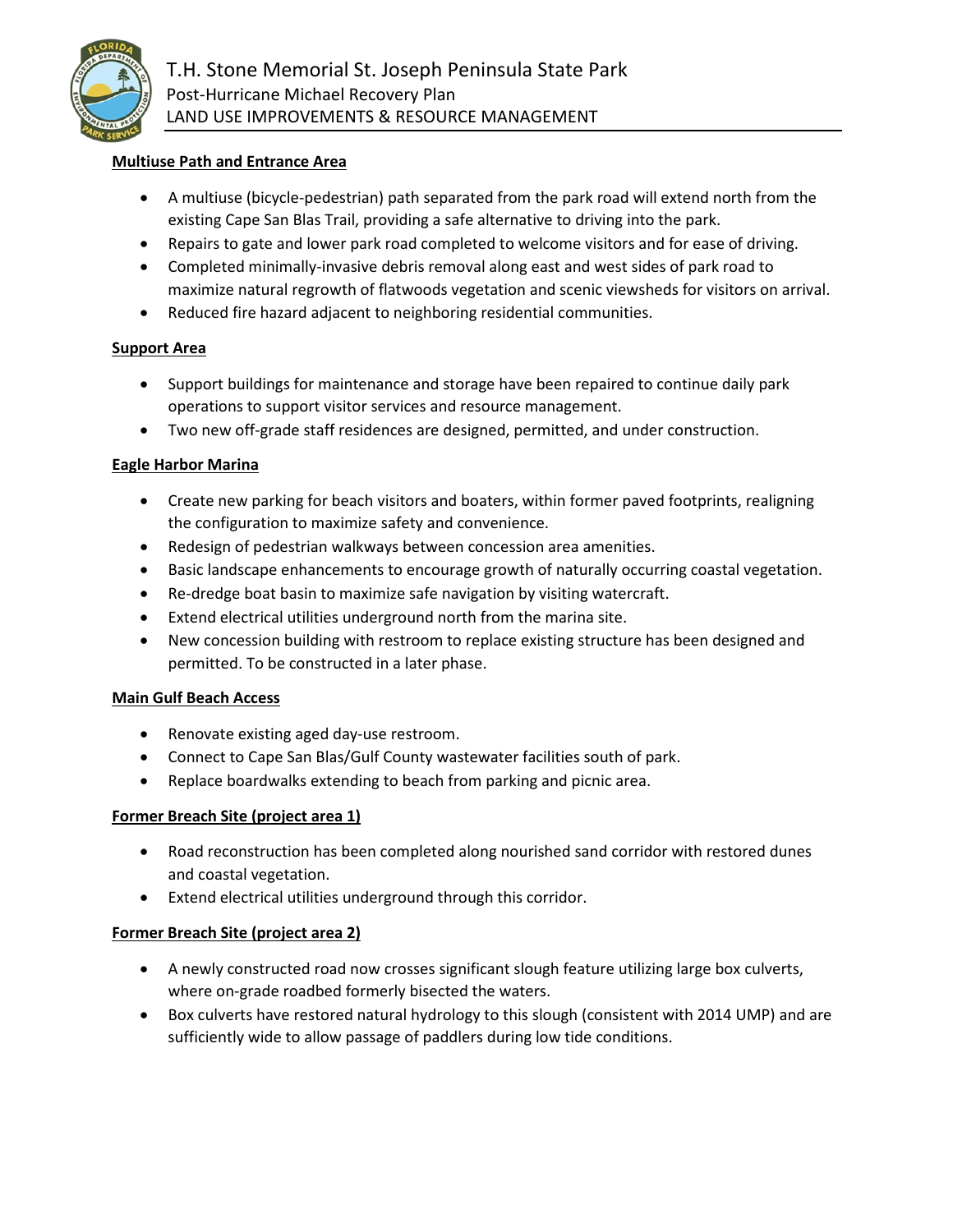# **Proposed Gulf Breeze Day Use Area (Former Gulf Breeze Campground)**

- Extensive debris scatter from former campground has been removed and natural dunescape is returning.
- Ruined bathhouses have been demolished.
- A short segment of new roadway and will bring visitors to a parking area with access to the Gulf beach where previously the park only offered overnight facilities.
- The new Gulf Breeze Day Use area will allow visitors to explore an area of beach north of Eagle Harbor with a scenic backdrop of piney flatwoods and open marsh that provide habitat for an abundance of wildlife.
- Opportunities for passively viewing and interpreting this interior landscape will be provided by short walking paths and a potential observation platform.
- Additional amenities at this location will include overflow parking for vehicles with boat trailers, a restroom, and covered pavilions.

# **Shady Pines Campground**

- Complete redesign and reconstruction planned, including realignment/reconfiguration of campground roads way from the natural wetlands to maximize use of dry terrain for campers
- Significant natural and infrastructural debris scattered throughout has been removed
- Many standing declining/dead trees removed.
- Reestablishing access to Gulf beach directly from the campground.
- New campground will feature approximately 36 standard facility campsites and 10 tent campsites with the potential for some elevated tent camping platforms overlooking the forested interior of the peninsula. Other observation decks may also be included for campers to interpret surrounding landscape.
- Two new bathhouses will be centrally located within the campground.

# **Bayview Day Use Area**

- Regrading and restoration of original terrain to be completed where deep soil erosion occurred.
- Reestablish the Bayview Hiking Trail stemming from this day use area.
- Continue to utilize this site for launching paddlecraft/small watercraft where Eagle Harbor is optimally suited for larger motorized boats.
- Construct new shade pavilions for picnics and use by hikers and paddlers.

# **Proposed Bayview Campground**

- A new campground loop will be created on the site of a former boat trailer parking loop road
- Campers will enjoy a scenic view over the waters of St. Joseph Bay.
- Approximately 19 standard-facility campsites proposed within interior of this loop.
- Potential design elements:
	- $\circ$  Interior within campground loop will be canopied by a natural scrubby flatwoods landscape.
	- $\circ$  Interior of loop will be traversed by a footpath with a centrally located bathhouse.
	- o Observation boardwalk with covered platform extending from camping area.